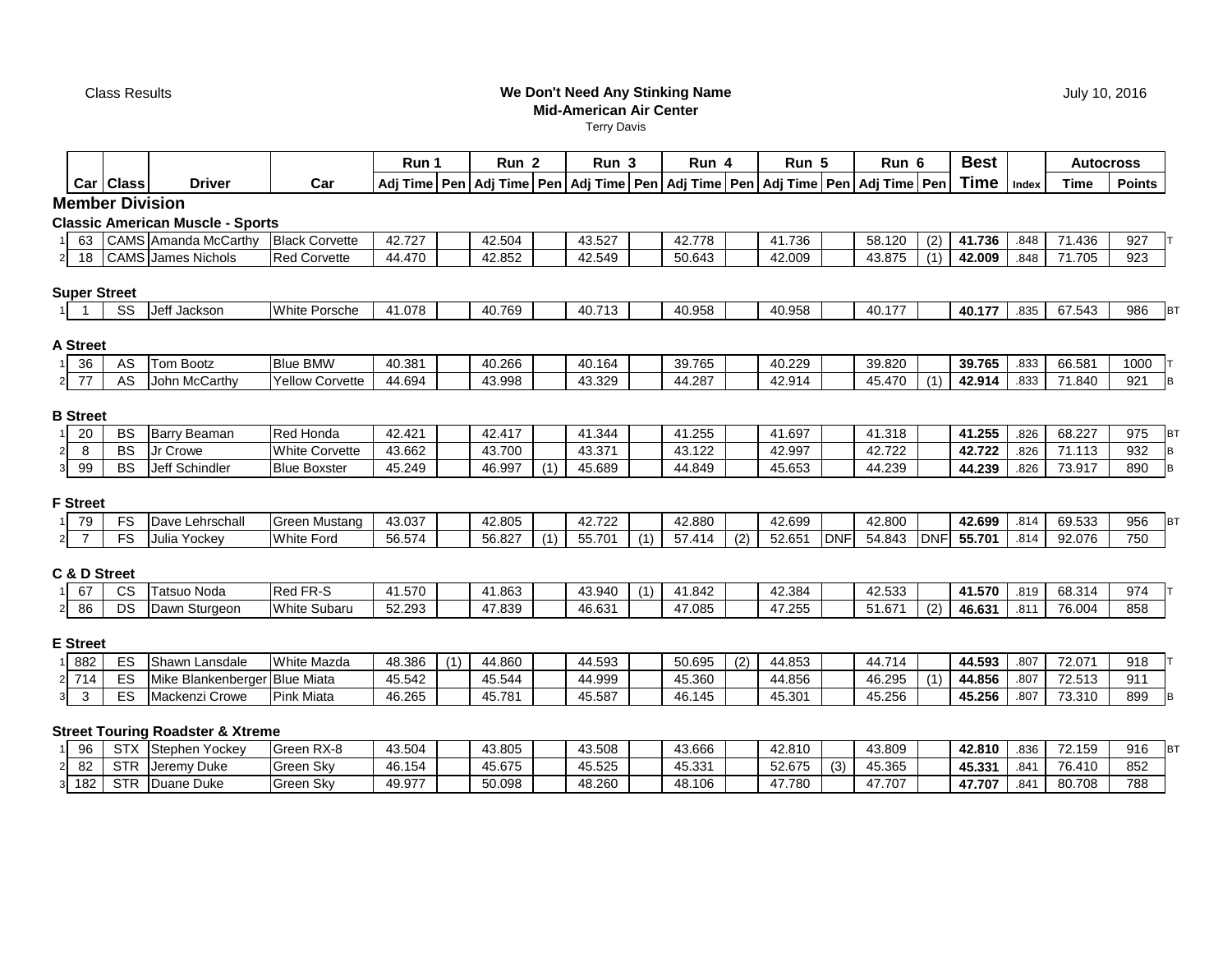#### **We Don't Need Any Stinking NameMid-American Air Center**Terry Davis

# **D Street Prepared**

| . .                 | $R^{\sim}$<br>ت د<br>י ש             | Vowels<br>Darior | White,<br>Ford   | 45.863 | 1.193  | 43.813               | 44.020 | AOFAA<br>43.541   |            | 45.807 | 3.54'  | $- - -$<br>855  | 4.688 | 878 |
|---------------------|--------------------------------------|------------------|------------------|--------|--------|----------------------|--------|-------------------|------------|--------|--------|-----------------|-------|-----|
| $\overline{A}$<br>. | $\sim$ $\sim$ $\sim$<br>ں ۱۷۰<br>` ب | Chris .<br>Small | <b>IFocus</b> St | 17.483 | 15.894 | 45.330<br>$\sqrt{2}$ | 45.569 | $1 - 0$<br>. .674 | <b>DNF</b> | 45.973 | 45.330 | $- - -$<br>.ძ55 | 710   | 833 |

## **Super Street Modified**

| 136 | <b>SSM</b> | Paul Dornburg         | Green 911          | 38.715 | 38.242 | 38.201 | 38.726 | .796   | $\mathbf{A}$ | 38.255       | 38.201 | .882 | 67.434 | 987 |  |
|-----|------------|-----------------------|--------------------|--------|--------|--------|--------|--------|--------------|--------------|--------|------|--------|-----|--|
| 128 | <b>SSM</b> | Derek Funk            | <b>Blue Dodge</b>  | 43.539 | 41.550 | 41.523 | 42.792 | 1.510  |              | 40.368       | 40.368 | .882 | 72.228 | 915 |  |
| 36  | <b>SSM</b> | Davis<br><b>Terry</b> | Green 911          | 1.431  | 40.535 | 40.637 | 40.495 | 40.373 |              | .1.837<br>41 | 40.373 | .882 | 71.361 | 928 |  |
| 102 | <b>SSM</b> | Jeff Peachev          | <b>Green Miata</b> | 48.582 | 49.034 | 46.476 | 47.567 | 46.780 |              | 45.876       | 45.876 | .882 | 81.454 | 777 |  |

# **D & F Prepared**

|               | --                 | Richard Grav             | <b>Black Solstice</b> | 39.892              | 38.978 | 39.336 | 38.661 | 39.288 | 38.979 | 38.661                | .88 <sub>C</sub>     | 68.322 | 974 |  |
|---------------|--------------------|--------------------------|-----------------------|---------------------|--------|--------|--------|--------|--------|-----------------------|----------------------|--------|-----|--|
| ິ<br><u>_</u> | $\sim$ $\sim$<br>ັ | e Backer<br><b>Steve</b> | <b>Red Datsun</b>     | 42.592              | 1.726  | 147    | 1.818  | 1.928  | .165   | 147<br>$\overline{A}$ | $\sim$ $\rightarrow$ | 72.352 | 913 |  |
| ັ             | --                 | Roales<br>Ernie          | <b>Black Mazda</b>    | 43.258<br><b>43</b> | 43.604 | 43.116 | 42.670 | 42.513 | 42.566 | 42.513                | .880                 | 75.354 | 868 |  |

## **E Modified**

| $\Omega$<br>30 | --<br>: IVI | Young<br>∋ene  | $\sim$<br>Carbon '<br>Sierra | 49.011 | ,, | 42.81F | 43.246              |                                        | $\overline{\phantom{a}}$<br>170<br><i>.</i><br>⊤י. | rv.vv         | $\sim$ $-$<br>42.57 |               | 42.575 | 920  | <b>70 EEO</b><br>6.559 | 820 |
|----------------|-------------|----------------|------------------------------|--------|----|--------|---------------------|----------------------------------------|----------------------------------------------------|---------------|---------------------|---------------|--------|------|------------------------|-----|
| 130            | --<br>. IVI | Young<br>Julie | $\sim$<br>Carbon -<br>Sierra | 44.921 |    | 43.804 | $\sim$<br>4<br>,,,, | $\overline{\phantom{a}}$<br><b>DNF</b> | 43.918                                             | 524<br>י∠ט.טז | 61.67'              | $\sim$<br>ا ت | 3.524  | .920 | 80.342                 | 793 |

## **D Modified**

| 68              | --<br>ΜVΙ      | <b>Robert Rehklau</b>           | <b>Red Lotus</b>      | 42.048 | 40.139 | 39.614 | <b>DNS</b> | DNS    |               | <b>DNS</b>       | 39.614 | Q1Q<br>. | -04، / | 843 |
|-----------------|----------------|---------------------------------|-----------------------|--------|--------|--------|------------|--------|---------------|------------------|--------|----------|--------|-----|
| . .<br><u>.</u> | $\sim$<br>ועוש | $I \cap H$ Min<br>/ittman<br>סנ | ' Ford<br><b>IRed</b> | 44.387 | 43.830 | 1.660  | 42.007     | 52.806 | $\sim$<br>(2) | 13 U.J.<br>73.UZ | 1.660  | Q1Q<br>ິ | 76.890 | 845 |